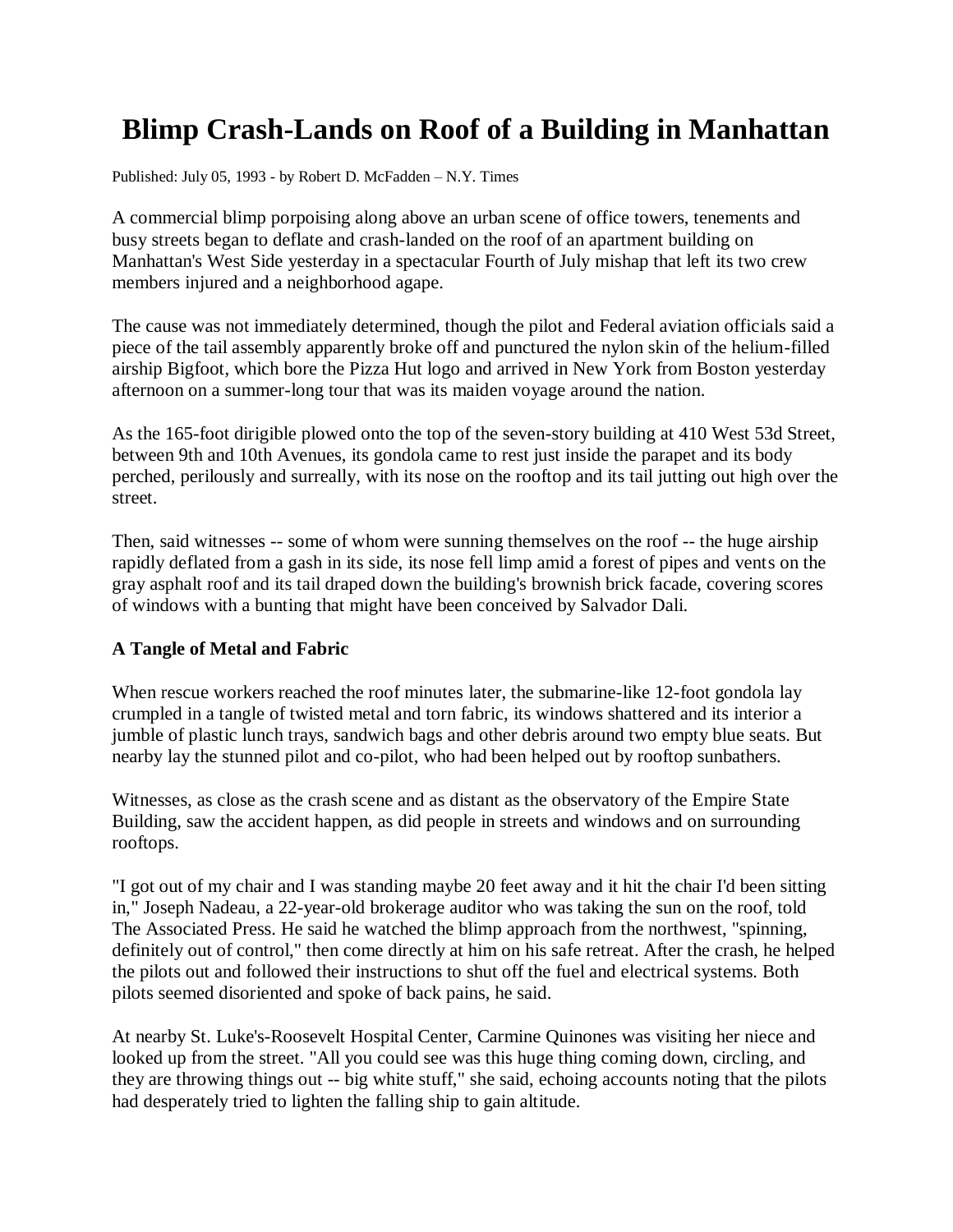Two miles away, on the 86th floor observatory of the Empire State Building, Bryce Hauschildt was taking in the view with friends when the improbable occurred.

"I put 25 cents in the viewfinder and I could see this blimp that was totally out of control," he recalled. "The back end was sagging and bringing the whole thing down."

Mayor David N. Dinkins, who left on a trip for Israel last night, visited the scene briefly, examined the damaged blimp and said: "The first thought I had was I haven't even gotten on a plane yet," an apparent reference to crises that seem to pop up whenever he goes out of town. "Thank God no one was injured and the pilot apparently did a pretty good job."

### **Crew Members Injured**

A spokesman for Pizza Hut, Robert A. Doughty, identified the pilot as Lee Cermak, 62, and the co-pilot as Pat Russell, 41, both of Eugene, Ore., who sustained minor injuries. Mr. Cermak, a blimp pilot for Goodyear for 35 years, was in stable condition at St. Clare's Hospital, and Mr. Russell was in good condition at St. Luke's-Roosevelt Hospital Center.

Mr. Cermak refused to be interviewed. From his hospital bed last night, Mr. Russell, wearing a neck brace but in good spirits, also declined to discuss the crash, but confirmed accounts that he and Mr. Cermak had tried to keep the ship aloft by lightening its load. "We were dropping ballast to try to keep in the air -- that's what people saw falling," he said.

The Bigfoot -- a new white \$4 million blimp bearing the red logo of Pizza Hut and a wild-dog cartoon character that is the mascot for the company's new large pizza product of that name, two feet across and one foot wide -- was leased by Pizza Hut from U.S.L.T.A. (United States Lighter Than Air), of Tillamook, Ore., two months ago for a \$6 million campaign tour that began in Los Angeles in mid-May and was to visit 19 cities by mid-August.

### **Previous Problems**

Mr. Doughty said the blimp carried the world's largest fiber-optic display panels, capable of flashing 17 different messages. But he also acknowledged that the Bigfoot had encountered problems before. The rudder control went awry after a bearing failed on May 28 on a cruise north of Los Angeles, but the ship landed safely, he said.

After touring Dallas, Detroit, Chicago, Kansas City, St. Louis and other cities, it had gone to Boston for a Harbor Fest, left there yesterday morning and flown to New York. Its destination was Linden, N.J., where it was to be suited up with fiber-optic signs and would join the evening's Fourth of July fireworks over the Hudson River.

But shortly after 3 P.M., as the airship lumbered down the Hudson shoreline on Manhattan's West Side, something went wrong. The police said it was about 800 feet in the air when it began to lose helium from its gigantic envelope and began to go out of control.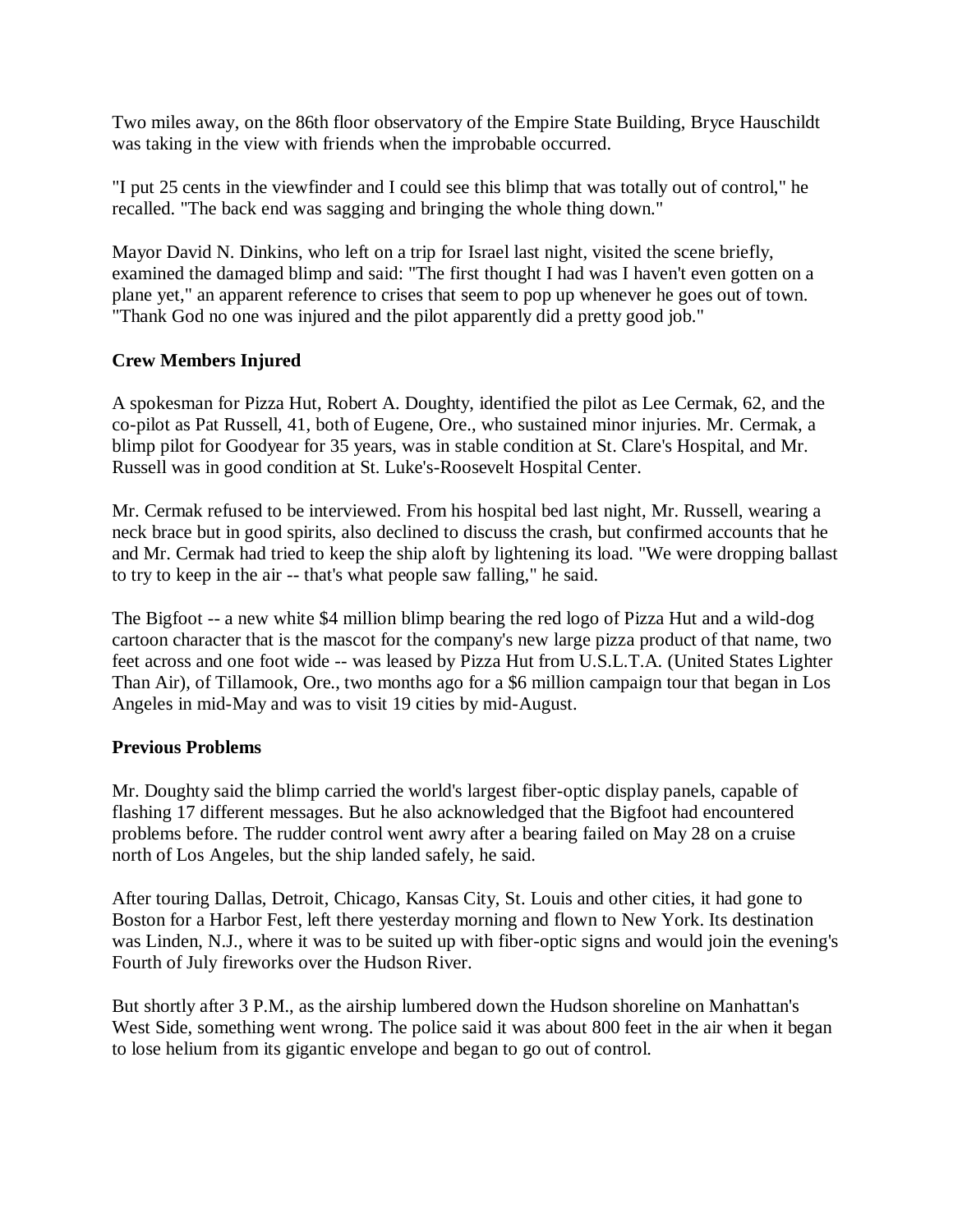Police and fire officials later quoted the pilot as saying a piece of the tail assembly had broken off and punctured the skin. Duncan Pardue, a spokesman for the Federal Aviation Administration, said preliminary indications pointed to structural problems in the tail, but he said a full investigation would be conducted.

## **Trying to Lighten the Ship**

Apparently opting for land rather than the river, the pilots steered over Manhattan, looking for a parking lot, a large rooftop or some other open space, the police said. As they did so, witnesses said, they began throwing things out of the cabin, apparently to lighten the airship and prolong its time aloft.

Unlike the great dirigibles of the 1930's, which were many times larger and had rigid aluminum skeletons to maintain their shape and support an internal string of bags that were filled with flammable hydrogen, modern blimps are supported entirely by the pressure of nonflammable helium contained in ballonets, or large air sacks, inside the blimp's skin.

Many of those ships of the past came to grief in explosions or crashes, most notably the Hindenburg, the 800-foot German airship that crashed and burned at Lakehurst, N.J., on May 6, 1937, killing 36 of 97 people on board after a trans-Atlantic flight.

The familiar modern airships, which carry sightseers in their cabins and advertisements on their hulls, have a good safety record. The last crash of a blimp in the metropolitan area before yesterday occurred in 1986 at Lakehurst, where one person was killed and four were injured.

### **Tail Sagging and Nose Surging**

Yesterday, as the Bigfoot moved ever lower over the West Side, many witnesses looked up and were alarmed. "I saw a guy throwing things out of the cabin -- he was panicking," said Thomas Cargen, an artist who was sitting in the window of a building on West 54th Street and saw the blimp go overhead, its tail sagging and its nose surging to stay up.

On the roof of the Midwest Court apartments on 53d Street, a space the size of a football field, two women and three men were sunbathing. They looked up, astonished, as the airship came toward them, skimming the rooftops. Three ran into a stairwell, but two men stayed to watch, fascinated, as it landed beside them, hissing in its death throes.

Source: www.nytimes.com